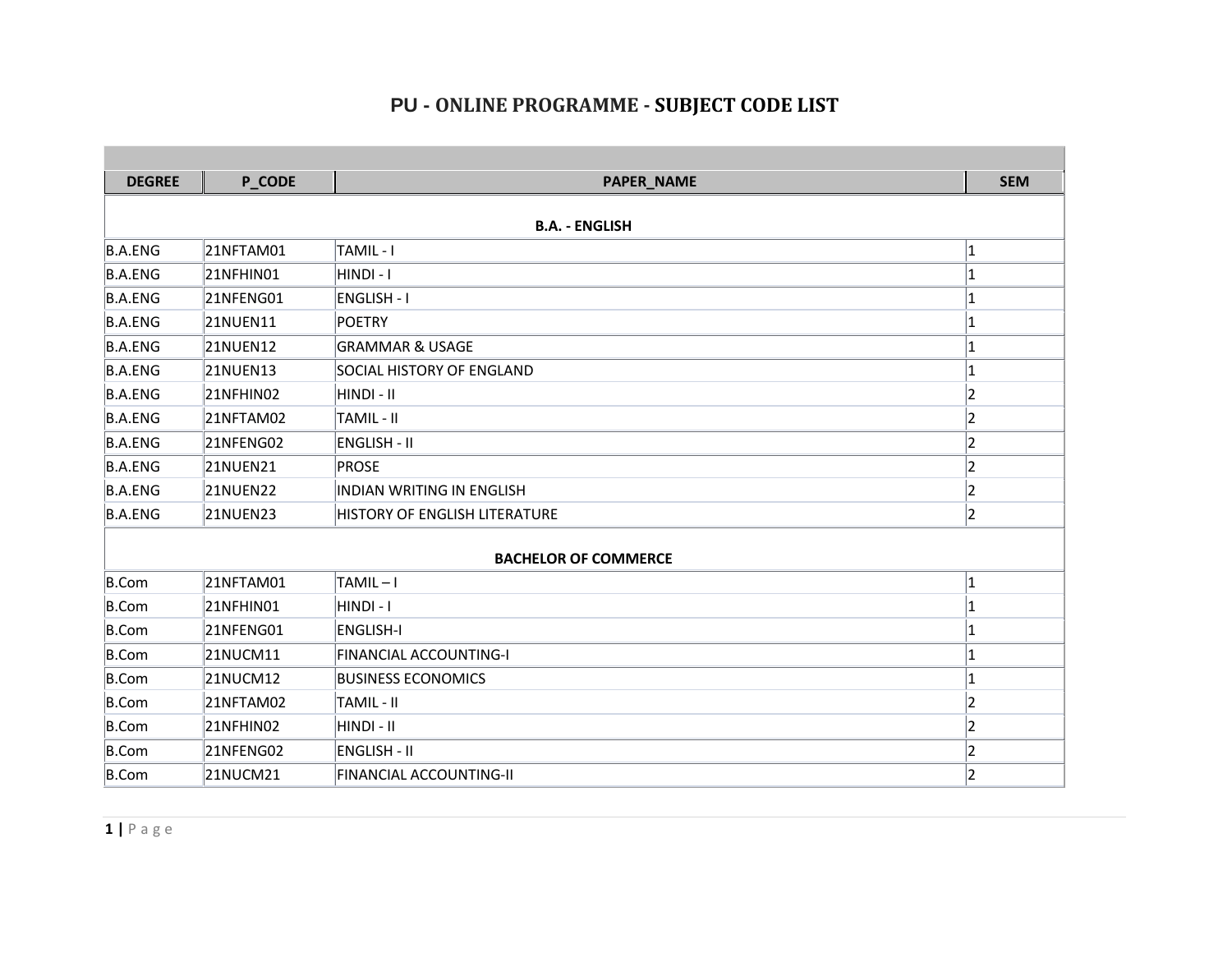| <b>DEGREE</b>        | <b>P_CODE</b>   | <b>PAPER_NAME</b>                                                                      | <b>SEM</b>     |  |  |  |
|----------------------|-----------------|----------------------------------------------------------------------------------------|----------------|--|--|--|
| B.Com                | 21NUCM22        | <b>INDIAN ECONOMY</b>                                                                  | 2              |  |  |  |
| <b>M.A - ENGLISH</b> |                 |                                                                                        |                |  |  |  |
| M.A.ENG              | <b>21NPEN11</b> | CHAUCER AND ELIZABETHAN AGES                                                           | 1              |  |  |  |
| M.A.ENG              | 21NPEN12        | RESTORATION AND AUGUSTAN AGES                                                          |                |  |  |  |
| M.A.ENG              | 21NPEN13        | ROMANTIC AGE                                                                           |                |  |  |  |
| M.A.ENG              | 21NPEN14        | <b>INDIAN WRITING IN ENGLISH</b>                                                       |                |  |  |  |
| M.A.ENG              | 21NPEN15        | ELECTIVE -I: THE ENGLISH LANGUAGE                                                      |                |  |  |  |
| M.A.ENG              | 21NPEN21        | THE VICTORIAN AGE                                                                      | 2              |  |  |  |
| M.A.ENG              | 21NPEN22        | TWENTIETH CENTURY LITERATURE                                                           | 2              |  |  |  |
| M.A.ENG              | 21NPEN23        | <b>SHAKESPEARE</b>                                                                     | 2              |  |  |  |
| M.A.ENG              | 21NPEN24        | <b>AMERICAN LITERATURE</b>                                                             | 2              |  |  |  |
| M.A.ENG              | <b>21NPEN25</b> | ELECTIVE II - LINGUISTICS                                                              | $\overline{2}$ |  |  |  |
|                      |                 | <b>M.A - HISTORY</b>                                                                   |                |  |  |  |
| M.A.HIS              | 21NPHI11        | CULTURAL HERITAGE OF INDIA                                                             |                |  |  |  |
| M.A.HIS              | 21NPHI12        | ECONOMIC HISTORY OF INDIA FROM 1526 TO 1857 C.E.<br>1526 TO 1857 C.E.<br>25 75 100 4 5 |                |  |  |  |
| M.A.HIS              | 21NPHI13        | SOCIAL AND RELIGIOUS MOVEMENTS INSOCIAL AND RELIGIOUS MOVEMENTS IN MODERN<br>INDIA     | 11             |  |  |  |
| M.A.HIS              | 21NPHI14        | <b>INDIAN NATIONAL MOVEMENT</b>                                                        |                |  |  |  |
| M.A.HIS              | 21NPHI21        | CONTEMPORARY HISTORY OF INDIA FROM 1947 TO 2002C.E.                                    |                |  |  |  |
| M.A.HIS              | 21NPHI22        | <b>INDIA AND HER NEIGHBORS</b>                                                         | 2              |  |  |  |
| M.A.HIS              | 21NPHI23        | SOCIAL, CULTURAL AND ECONOMIC HISTORY OF TAMIL NADU UP TO 1565C.E.                     | 2              |  |  |  |

**2 |** P a g e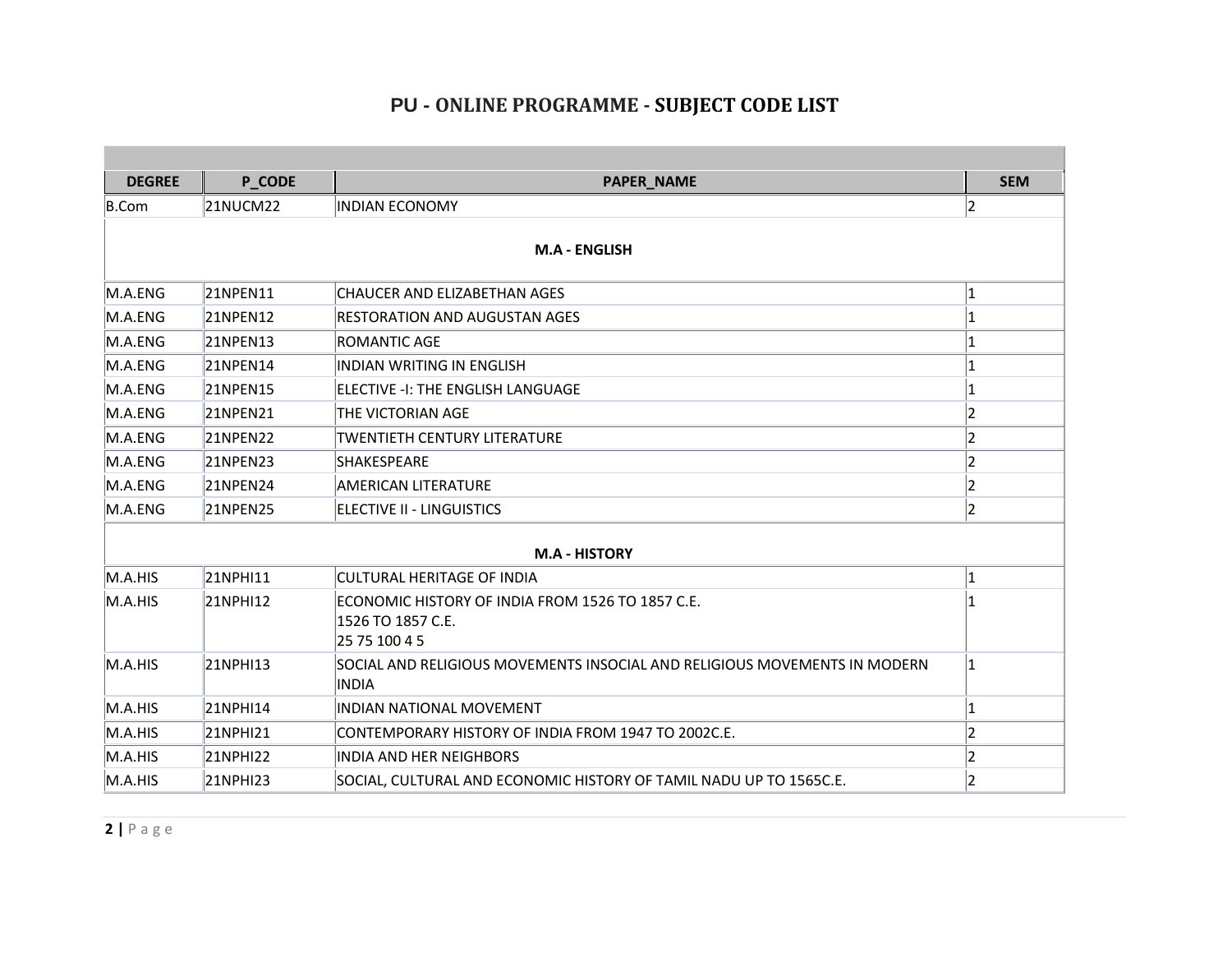| <b>DEGREE</b> | <b>P_CODE</b> | <b>PAPER_NAME</b>                                                          | <b>SEM</b> |  |  |  |
|---------------|---------------|----------------------------------------------------------------------------|------------|--|--|--|
| M.A.HIS       | 21NPHI24      | SOCIAL, CULTURAL AND ECONOMIC HISTORY OF TAMIL NADU FROM 1565 TO 1997 C.E. | 12         |  |  |  |
|               |               | <b>MASTER OF BUSINESS ADMINISTRATION</b>                                   |            |  |  |  |
| M.B.A         | 21NMBA11      | PRINCIPLES OF MANAGEMENT                                                   | 1          |  |  |  |
| M.B.A         | 21NMBA12      | <b>MANAGERIAL ECONOMICS</b>                                                |            |  |  |  |
| M.B.A         | 21NMBA13      | <b>MANAGERIAL COMMUNICATION</b>                                            |            |  |  |  |
| M.B.A         | 21NMBA14      | <b>LEGAL ENVIRONMENT OF BUSINESS</b>                                       |            |  |  |  |
| M.B.A         | 21NMBA21      | ORGANIZATIONAL BEHAVIOR                                                    |            |  |  |  |
| M.B.A         | 21NMBA22      | <b>BUSINESS POLICY AND STRATEGIC MANAGEMENT</b>                            | 2          |  |  |  |
| M.B.A         | 21NMBA23      | FINANCIAL AND MANAGEMENT ACCOUNTING                                        | 2          |  |  |  |
| M.B.A         | 21NMBA24      | RESEARCH METHODOLOGY                                                       | 2          |  |  |  |
|               |               | <b>MASTER OF COMMERCE</b>                                                  |            |  |  |  |
| M.Com         | 21NPCM11      | GLOBAL MARKETING                                                           | 1          |  |  |  |
| M.Com         | 21NPCM12      | ADVANCED FINANCIAL<br>ADVANCED FINANCIAL ACCOUNTING                        |            |  |  |  |
| M.Com         | 21NPCM13      | INDIAN FINANCIAL SYSTEM IN MODERN BANKING                                  |            |  |  |  |
| M.Com         | 21NPCM14      | FINANCIAL MANAGEMENT                                                       |            |  |  |  |
| M.Com         | 21NPCME11     | ELECTIVE- I : ORGANISATIONAL BEHAVIOUR                                     |            |  |  |  |
| M.Com         | 21NPCME12     | ELECTIVE-1: OFFICE MANAGEMENT AND BUSINESS COMMUNICATION                   |            |  |  |  |
| M.Com         | 21NPCM21      | CAPITAL MARKET & FINANCIAL SERVICES                                        | 2          |  |  |  |
| M.Com         | 21NPCM22      | INVESTMENT ANALYSIS AND PORTFOLIO MANAGEMENT                               | 2          |  |  |  |
|               |               | CAPITAL MARKET & FINANCIAL SERVICES                                        |            |  |  |  |
| M.Com         | 21NPCM23      | ADVANCED COST & MANAGEMENT ACCOUNTING                                      | 2          |  |  |  |